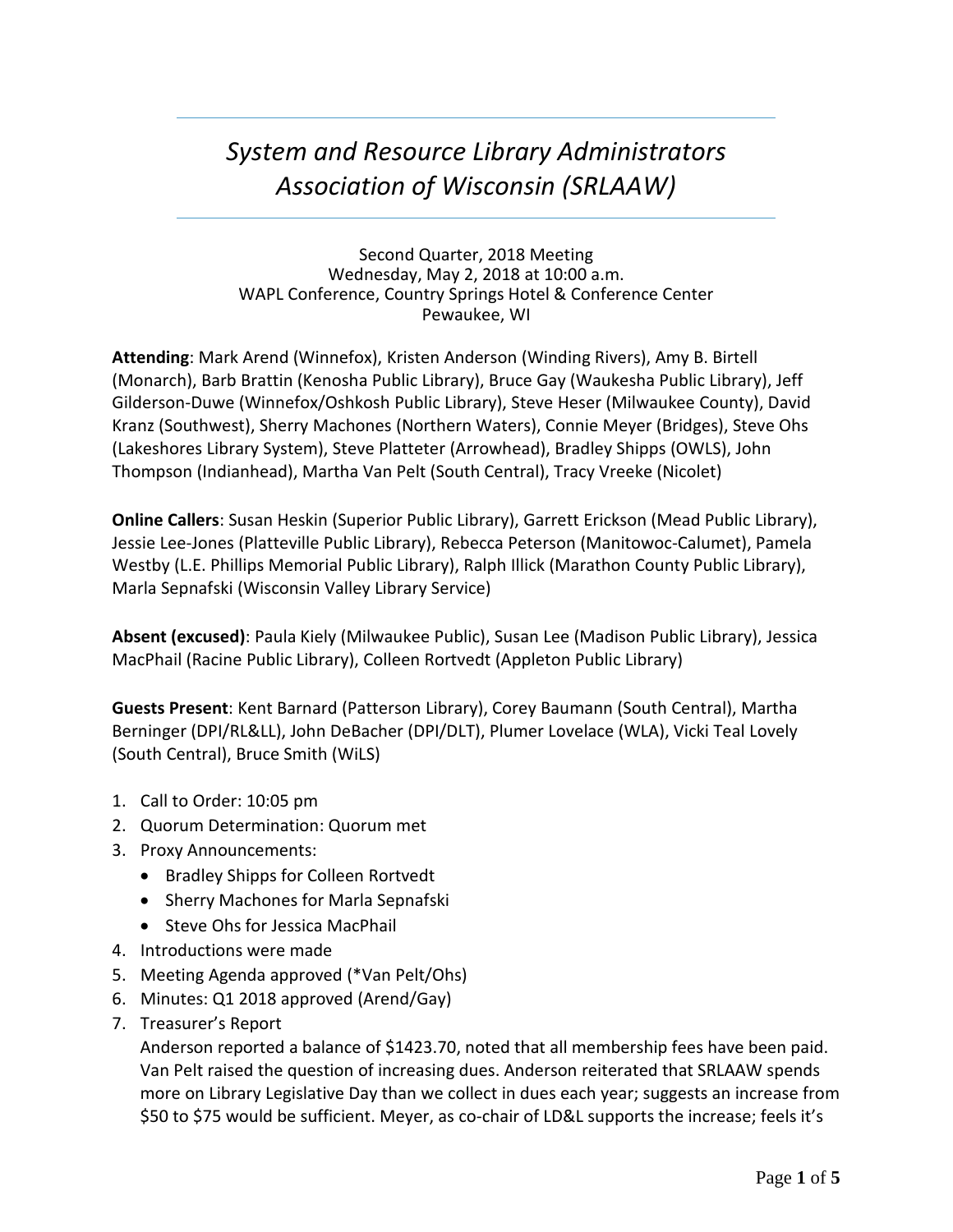important to send a representative to federal library legislative day. Anderson will write a formal proposal for the August meeting. The increase would go into effect in 2019. Treasurer's report approved (Gilderson-Duwe/Ohs).

#### 8. 2019 Delivery Fees and Challenges

Baumann reported that SCLS anticipates an increase of 1% for statewide delivery fees in 2019 (about \$4,000) due to increases in costs, such as fuel, staff, and insurance. This is the first increase since 2015. SCLS will still need to work with the UW. Gilderson-Duwe voiced support for a 1% increase as reasonable and minimal; will the UW get a similar increase? Baumann shared that UW is hoping PLSR recommendations will yield a significant cost savings long term, maybe 25%. Unsure of their expectations for 2019. Meyer asked what portion of the overall cost is paid by UW? Baumann reported that UW's portion is in the mid-\$800,000s. SCLS and other systems add up to approximately \$322,000. Baumann noted that changing the fee formula to use a 3-year average for volume has succeeded in making annual fees less volatile. Late last year, an issue arose around DPI paying for the WI portion of the Minitex connection (~\$5,200/year). Minitex pays the other half. This amount may be removed from Northern Waters' grant. Van Pelt asked if the \$75,000 from LSTA is secure for 2019. DeBacher reported that 2018 is secured. It's too soon to say for 2019. If the UW gets a 25% reduction, how does that affect systems? Baumann says those savings are not possible in the short term. It should not effect what this group pays. In the new model, savings would bring costs down for all. Thompson asked if there have been conversations with UW about incremental reductions. Baumann imagines it would have to be phased in. Van Pelt noted that in the PLSR delivery model, SCLS might not hold a single contract for UW delivery. There could be multiple regional contracts. Baumann noted that the UW would prefer a single contract. Gilderson-Duwe suggested a general contractor/ subcontractor model. Arend asked if the contract includes the 2-year campuses (yes) and the Tech schools (independent). Meyer thanked SCLS and Baumann for consistently high quality delivery service. Van Pelt noted that they have a budget line for damaged items. 99% is paid out for damage done by private vendors. Baumann noted that Waltco contracts for northern service increased 3% for 2018 after first proposing a 5% increase. Berninger suggested carefully reviewing Waltco invoices and statements about route maps. DeBacher indicated that a statewide, coordinated effort may help evaluate service. Machones asked who will decide about the reallocation of LSTA funds to Northern Waters for the Minitex connection. LSTA Advisory committee? DeBacher noted that the funds were intended for the Wausau-Ashland route, but there was no contract for that. Instead they were being used to offset delivery costs; various ways to redirect and reconcile were proposed. The sparsity adjustment in the formula can be applied to delivery; encourages collaboration. This year will likely be a wash and then it will be adjusted over time.

## 9. TEACH Grant plans

Birtell asked what people are planning with the training and infrastructure grants. Vreeke reports that NFLS offered members three options. Tech Days is required for Funding 1. WEMTA or Ed2Go are options for Funding 2. The short timeline was limiting. Birtell, will we get more notice in 2019? DeBacher, the training grants continue every year. Anderson shared that the infrastructure grants will re-open with a November deadline. The percent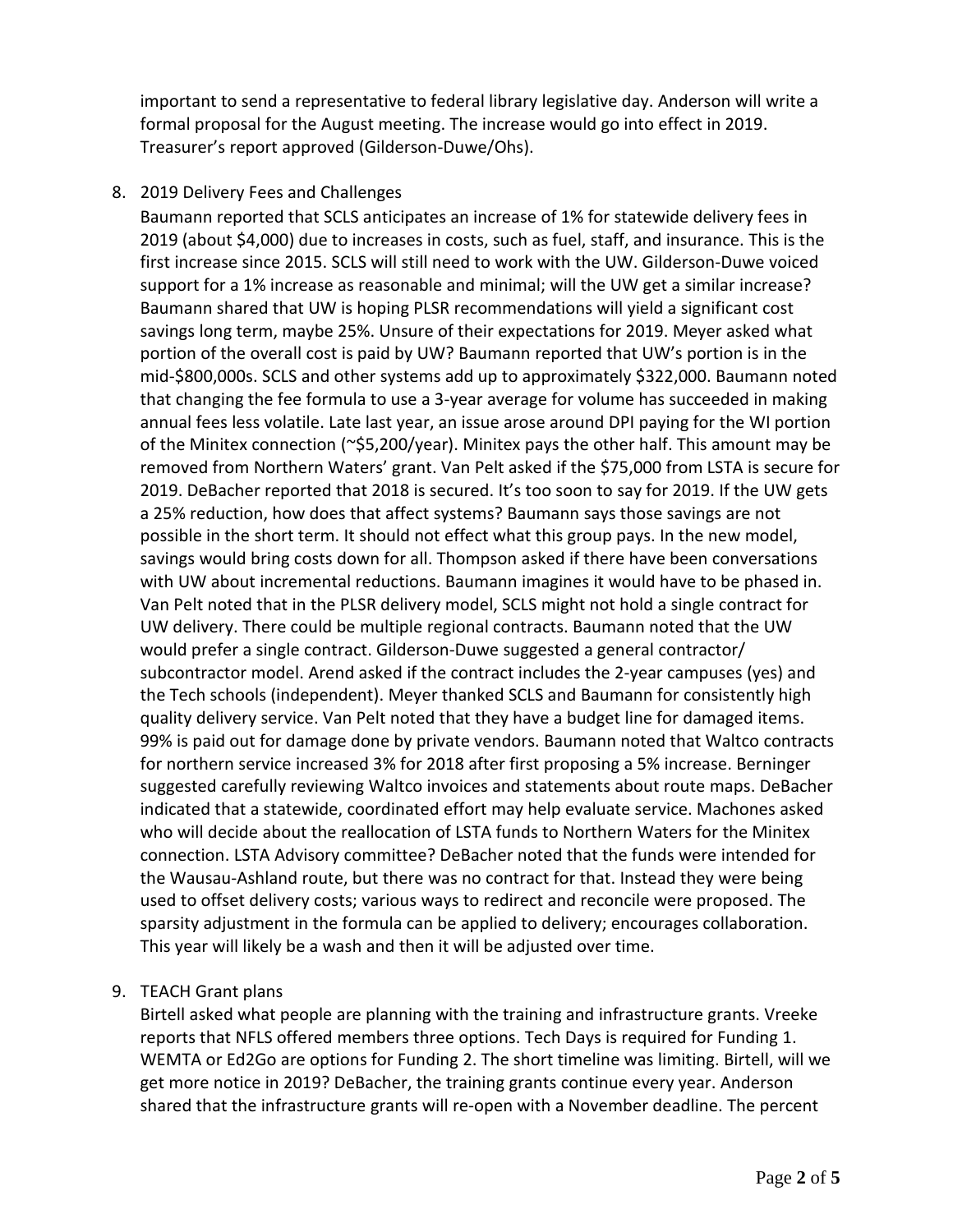reimbursements for rural libraries were not great. TEACH will consider moving the whole list to 100%. DeBacher said they were unable to open applications before the bill was signed. Leah at IFLS sent a message to the LIBCERTCE list noting the Ed2Go and Tech Days options. Anderson reports that WRLS will request funding for Tech Days, three large group workshops, and 2 small group trainings. Currently only submitting infrastructure grants for funds already spent since July 2017; will wait for the 100% reimbursement for new projects. Teal Lovely noted that SCLS bills member libraries for all qualified services. The grant requires that the invoice go to the library and the library must pay directly. Hoping this will change.

#### 10. LD&L Report

Meyer reported that AB 572 passed, but as just discussed, the TEACH funding is problematic. Hopefully the WISE (Data and Dash) funding opportunity will be more fruitful. TEACH was originally structured for schools and we are just tagged on. In the future we will try to take a bigger perspective and optimize funding. Conversations are beginning about the next biennial budget. Please complete the survey that was sent to the SRLAAW listserv. The prior increase was temporary, not a permanent increase to the base. DPI is no longer required to request a 13% increase, so this is a first opportunity to ask for what we really need. LD&L has a meeting scheduled with DPI in a couple of weeks. The survey deadline is a week from Friday (May 11). LD&L is seeking ideas, strategies, and innovative thoughts to make a case based on the value received. Survey data will be used to develop themes for the next budget request. Van Pelt shared appreciation that systems' investment in lobbying has paid off. LD&L is on fire. Meyer gave credit to Steve Conway for much of the recent success. Thanks to our strong network, LD&L was able to set up the bill signing in Florence on short notice. Thanks to Vreeke for quick work coordinating. County issues have also cropped up recently. Arend is on the cross-county committee that manages those conversations. We now have a good relationship with the Counties Association. Arend noted that the relationship-building led to the libraries feature in the county and municipality magazines. Meyer says the last budget included \$875,000 for IT education from Microsoft, and 16 public libraries are included though specifics are not yet determined but resources will support student learning, probably in partnership with schools. LD&L registered against Senate Bill 713 because of the risk to the common fund for school libraries. The bill did not pass but will probably crop up again. WEMTA took the lead on this issue. Planning has begun for Legislative Day next February. Ohs will attend National Library Legislative Day next week. Machones is the federal relations coordinator. Please pay attention and advocate. There was some discussion of moving Library Legislative Day out of February to avoid weather problems. LD&L will look into reasons why it has always been February. Heser commended LD&L for good work. Meyer thanked Lovelace and WLA for supporting the lobbyist contract.

## 11. Affiliated Organization Reports

**PLSR** – Thompson submitted a written report via email. Email the Steering Committee with questions or comments. Steering Committee members are available to attend system-wide meetings this summer. Get your requests in ASAP. Will be presenting to COLAND next Friday.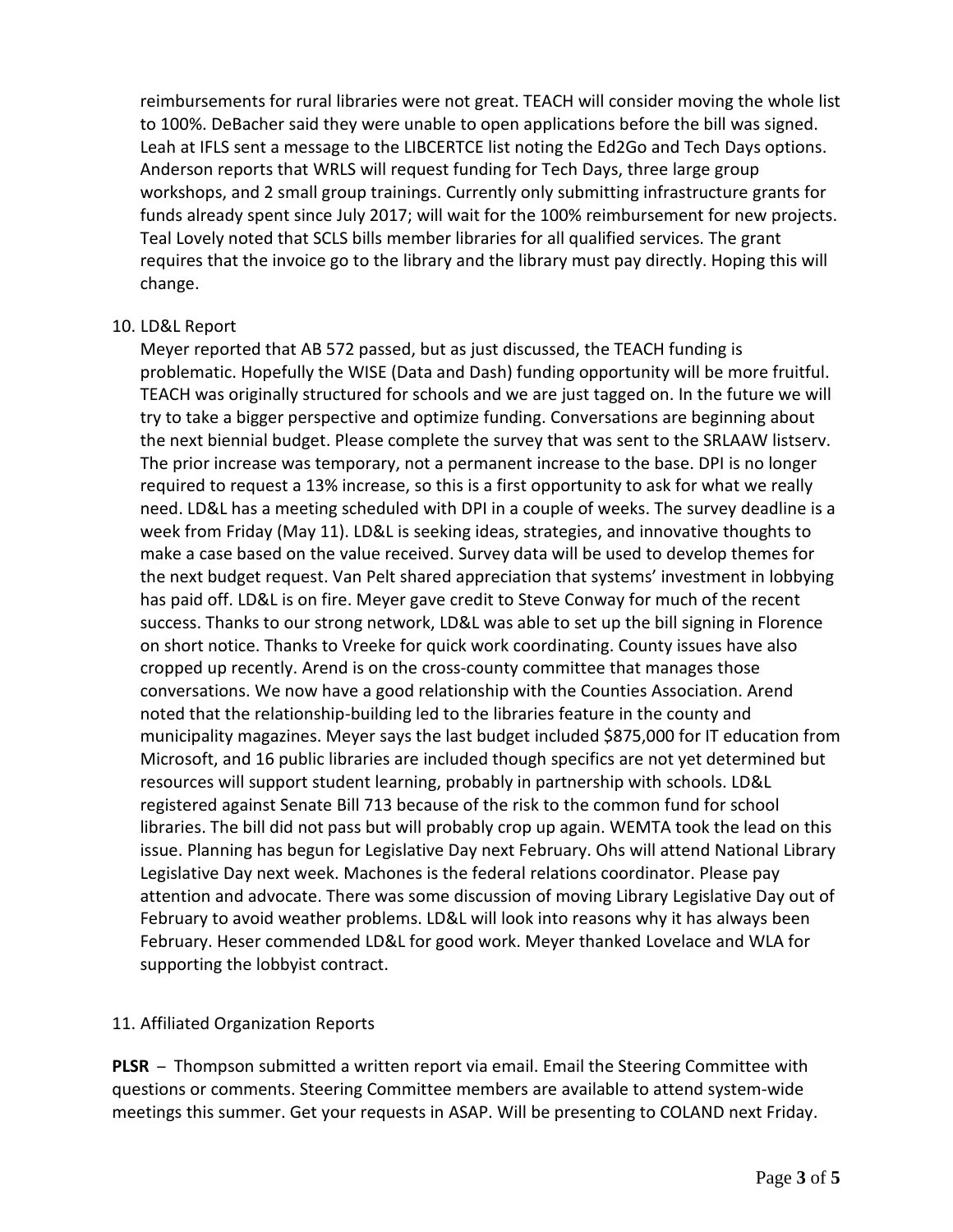**DPI** – DeBacher submitted a written report via email. The Laura Bush  $21^{st}$  Century Library Grant proposal will include development of four training modules for WI public library staff and related staffing. The grant may run up to 3 years. Regardless of whether funding is received, DPI will collaborate more closely with Department of Workforce Development. Systems are encouraged to facilitate contacts between libraries and regional workforce development boards, and DWD is also encouraging job centers to reach out to libraries. Van Pelt reported that SCLS now has a full-time workforce development librarian on staff. Birtell met with her regional workforce development center last week. Now is the time to seek training. They are not busy and have designated an employee to do outreach to libraries; will provide a series of courses for Monarch directors. During this time of low unemployment, they are preparing for the next wave of unemployment. Anderson reported that WRLS staff met with DWD and confirms now is a good time to reach out. DeBacher reports that state aid payments were sent on Monday. He expects that the state data coordinator position will soon be filled. Heser asked for an update on BadgerLink contracts. Berninger reports that she is still responding to questions from DoA and won't have information to share until contracts are signed. Still hoping to go live on July 1 with new resources. There are two open positions on the BadgerLink team. Filling one now to cover tech support and training.

**WiLS** – Smith reported Peer Council technical services conference is June 4. Registration is open for WiLS World; keynote by Sarah T. Roberts. There will be a WiLS World Short on Tableau June 15. Recollection Wisconsin has received a grant from the NEH to digitize veteran oral histories. Biblioboard is a new vendor sponsored by DPI, hosting the WI author contest which is underway. WiLS has launched a new mini-grant program called Ideas to Action, application deadline is May 14. Brattin asked which components of Biblioboard were purchased. DeBacher says their publishers, the local publishing and authoring tool, and the search overlay were all included in a 2-year contract.

**WPLC** – Arend reported the WPLC annual meeting will be held later today followed by a board meeting.

**WLA** – Lovelace submitted a written report via email. The Leadership Development Institute application opens today. Registration is \$300 and includes course materials and meals for 3 days; one dinner is on your own. When we decided to support the lobbyist contract, we agreed to evaluate every two years, so evaluating Dewitt performance this year. The one-day support staff conference will be May 24 at UW Baraboo. Library Legislative Day is scheduled for February 12, 2019. Meyer asked if LDI application process is selective? Lovelace says the curriculum can only accommodate about 40 people, so if demand reaches that level, it may become competitive. Currently, those who apply and pay are in. Lovelace is currently soliciting funds for scholarships.

**COLAND** – Van Pelt reports that they have formed a nominating committee for new officers. The next meeting will be in Egg Harbor. COLAND will be reviewing strategic plan and goals.

12. Member Roundtable: